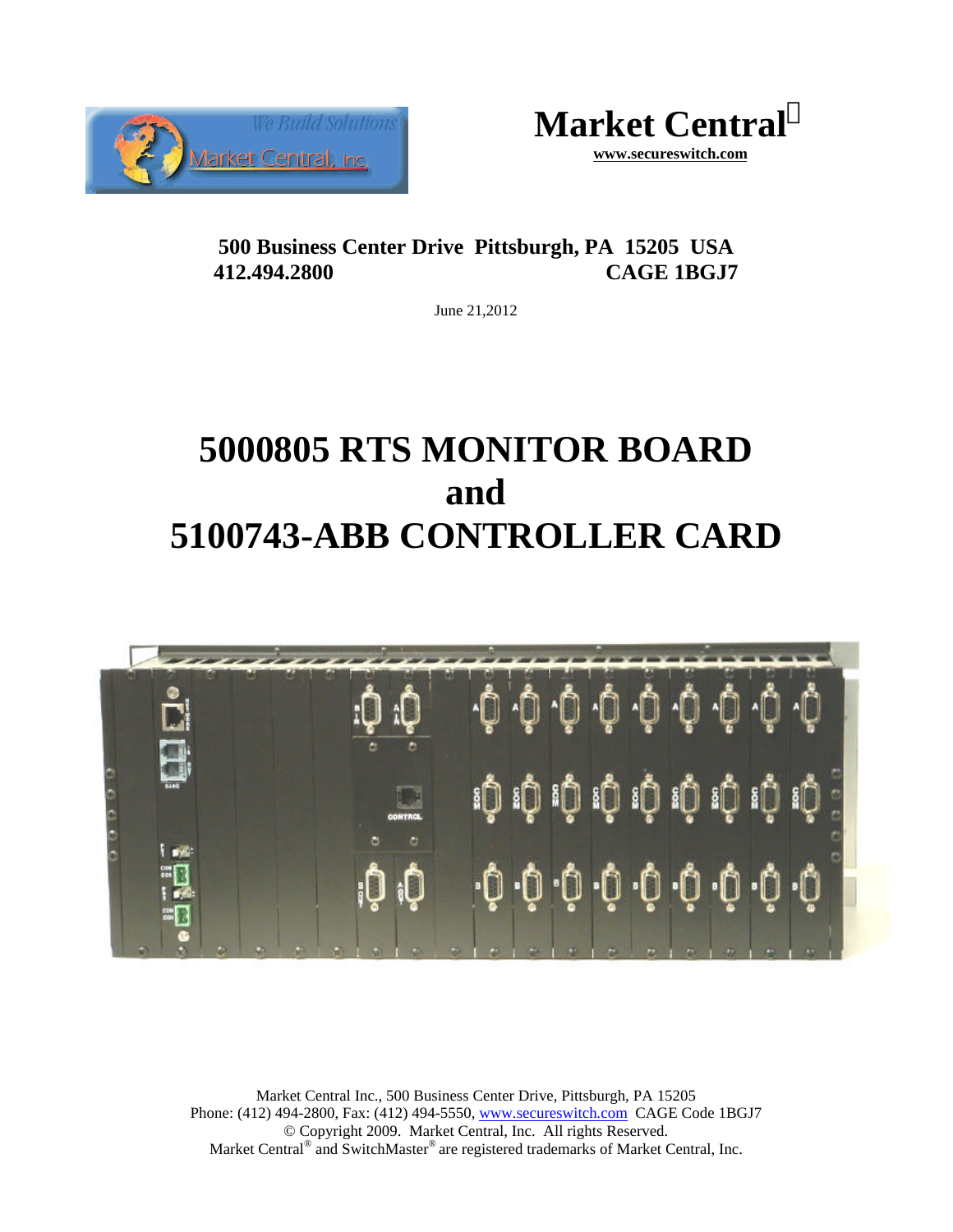#### **5000805 RTS Monitor Board Specifications**

| Inputs:            | (1) System A RS232 COM1 Input, (1) System B RS232 COM1 Input – all 9 leads supported                                      |
|--------------------|---------------------------------------------------------------------------------------------------------------------------|
| <b>Outputs:</b>    | (1) System A RS232 COM1 Output, (1) System B RS232 COM1 Output - all 9 leads supported<br>(1) R6000 Switch Control Output |
| <b>Connectors:</b> | (4) DB9 female – System A & B Inputs/Outputs<br>$(1)$ RJ12C – R6000 Switch Control Output                                 |
| <b>Power</b>       | provided by R6000 Switch Rack                                                                                             |
| <b>Size</b>        | 4U high. uses 2 card slots in R6000 Switch Rack                                                                           |
| Weight             | 1 lb. $(2.2 \text{ kg})$                                                                                                  |

## **5100743-ABB Controller Card Specifications**

| Inputs:         | (1) Dual RJ11 connector for GANG IN/GANG OUT, (1) Front Panel Keylock Switch, (1) Front Panel<br>A/B Toggle Switch, (1) Front Panel System Pushbutton Switch |
|-----------------|--------------------------------------------------------------------------------------------------------------------------------------------------------------|
| <b>Outputs:</b> | (2) Two Position Pluggable Terminal Blocks for Power Supply Status                                                                                           |
| Power:          | Two 100-240 VAC input, 12 VDC output Power Supply Modules for Redundant Power                                                                                |
| <b>Size</b>     | 4U high                                                                                                                                                      |
| Weight          | 1 lb. $(2.2 \text{ kg})$                                                                                                                                     |

# **Introduction**

The 5000805 RTS Monitor Board is a special purpose card designed for use with the 5100743-ABB Custom Controller Card in a R6000 Switch Rack. The RTS Monitor Board allows all of the A/B Switch Cards in an R6000 Switch Rack to be controlled by the RTS leads from the RS232 COM port of a primary host system and from the COM port of a backup host system. All 9 RS232 leads from the primary host system and all 9 RS232 leads from the backup host system are passed straight through the RTS Monitor Board, except pin 7 - RTS. Pin 7 is also passed through the RTS Monitor Board, but as a re-driven signal i.e. it goes into an RS232 receiver IC whose output connects to both the RTS monitoring circuitry, and to an RS232 driver IC where is it retransmitted back out the RTS Monitor Board.

The RTS Monitor Board continuously monitors the status of RTS from the attached primary host system and from the attached backup host system. If RTS from the backup host system is asserted (goes high) while RTS from the primary host system is inactive (is low), the RTS Monitor Board will generate a signal on its Control output connector. This signal is used to drive the Gang In connection on the 5100743-ABB Custom Controller Card which causes the R6000 Controller Card to switch all the switch cards that are installed in the rack to the "B" state (port B on each A/B Switch Card will be connected to the Common port on that A/B Switch Card). Any other combination of RTS signal states from the primary and backup host systems will cause the RTS Monitor Board to generate an output that signals the Controller Card to switch all the installed A/B Switch Cards to the "A" state (port A on each A/B Switch Card will be connected to the Common port on that A/B Switch Card). Note that if the Keylock Switch on the 5100743-ABB Custom Controller Card is set to the "Enabled" position, then the front panel toggle switches on the controller card and on the installed A/B switch cards can be used to control the connection state of the A/B switch cards, and the control signal received from the RTS Monitor Board is disabled.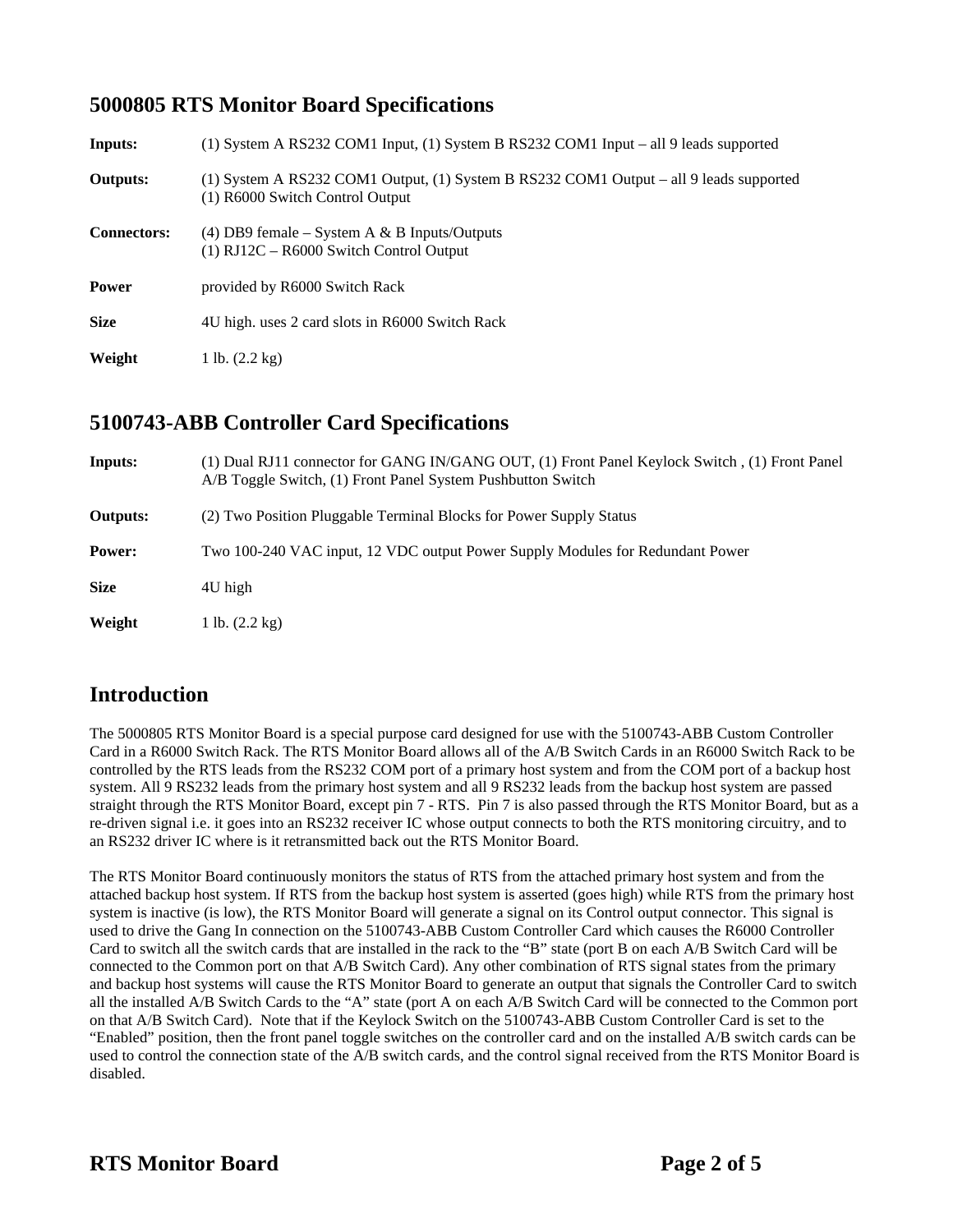# **Configuration**

Remove power from the R6000 Switch Rack before adding or removing any cards from the rack. Install the RTS Monitor Board in any two adjacent slots in the R6000 Switch Rack. At this time, also install the 5100743-ABB Controller Card and as many A/B Switch Cards in the R6000 Switch Rack as are required for your application.

Once all cards are installed in the R6000 Switch Rack, the rack should be powered up and all the switch cards should be switched to the "B" state and then back to the "A" state to ensure that all the relays on each switch card are in a known position before attaching any devices to the A/B Switch Cards in the R6000 Switch Rack. This can be done by applying power to the R6000 Switch Rack and turning the keylock switch on the Controller Card to the "ON" (enable) position. Then toggle the "A B Gang" switch on the Controller Card to the "B" position, and then back to the "A" position. The status LED on each switch card should now show that it is in the "A" position.

Using an RJ11 crossover cable, connect the Control output connector on the RTS Monitor Board to the Gang In connector on the Controller Card. Note when using the 5100743-ABB Controller Card, the Control signal output from the RTS Monitor Card can be disabled by using the keylock switch on the front panel of the R6000 Switch Rack. Therefore, the keylock switch on the 5100743-ABB Controller Card should be set to the "OFF" (disable) position once the RTS Monitor Card's Control output is connected to the Gang In connector on the Controller Card. This will prevent the toggle switches on the Controller Card and on each A/B Switch Card from accidentally being activated, and will allow the RTS Monitor Board to control the connection state of all switch cards installed in the chassis.

Using a straight through RS232M cable, connect COM1 from the primary host system to the "A IN" DB9F connector on the RTS Monitor Board. Likewise, connect COM1 from the backup host system to the "B IN" DB9F connector on the RTS Monitor Board.

Using a straight through RS232M cable, connect the "A OUT" DB9F connector on the RTS Monitor Board to the A port on one of the DB9 A/B Switch Cards installed in the R6000 Switch Rack. Likewise, connect the "B OUT" DB9F connector on the RTS Monitor Board to the B port on the same DB9 A/B Switch Card. Connect the RS232 device you wish to share between the primary host system and the backup host system to the COMMON port on the DB9 A/B Switch Card.

Additional A/B Switch Cards can be installed in the R6000 Switch Rack to allow other devices to be switched under the control of the RTS Monitor Board. The system is now fully configured and ready for use.

### **Operating the R6000 System in manual mode**

The R6000 Switch Rack with RTS Monitor Board and 5100743-ABB Controller Card installed can be operated manually. Manual operation over-rides automatic operation by the RTS Monitor Card.

Enter manual operation mode by moving the keylock switch located on the front panel of the R6000 Series system chassis from OFF to ON. This over-rides the Control signal from the RTS Monitor Card. Any changes in the status of the connected System A and/or System B RTS lead will not force the R6000 Switch Rack to switch as it does when the RTS Monitor Card automatically controls switching of the system.

Once manual control mode has been entered by moving the keylock switch to the ON position, the system can be controlled as shown in Section 5 of the user manual for the standard R6000 Series system. The controller card and switch card toggle switches in the rack will now function as follows:

- The toggle switch on each A/B Switch Card is used to switch only that card. Hold the switch in the "A" position to connect Port A to Port C. The "A" LED will illuminate when the switch operation has been completed. Release the switch when switching has finished. Hold the switch in the "B" position to connect Port B to Port C. The "B" LED will illuminate when the switch operation has been completed. Release the switch when switching has finished. The switch card will remain in the selected position when it is operated as described here.
- The toggle switch on the Controller Card is used to switch all cards in the rack, and is operated in the same fashion as the individual toggle switches. To switch the entire system (multiple racks ganged together), hold in the "System" push-button while operating the toggle switch on the controller card.

When the keylock switch is in the OFF position, the toggle switches on the controller card and on the individual switch cards in the rack will be disabled. Note that the rack will now switch in response to switch commands received from the gang-in port that is controlled automatically by the RTS Monitor Card.

### **RTS** Monitor Board **Page 3 of 5**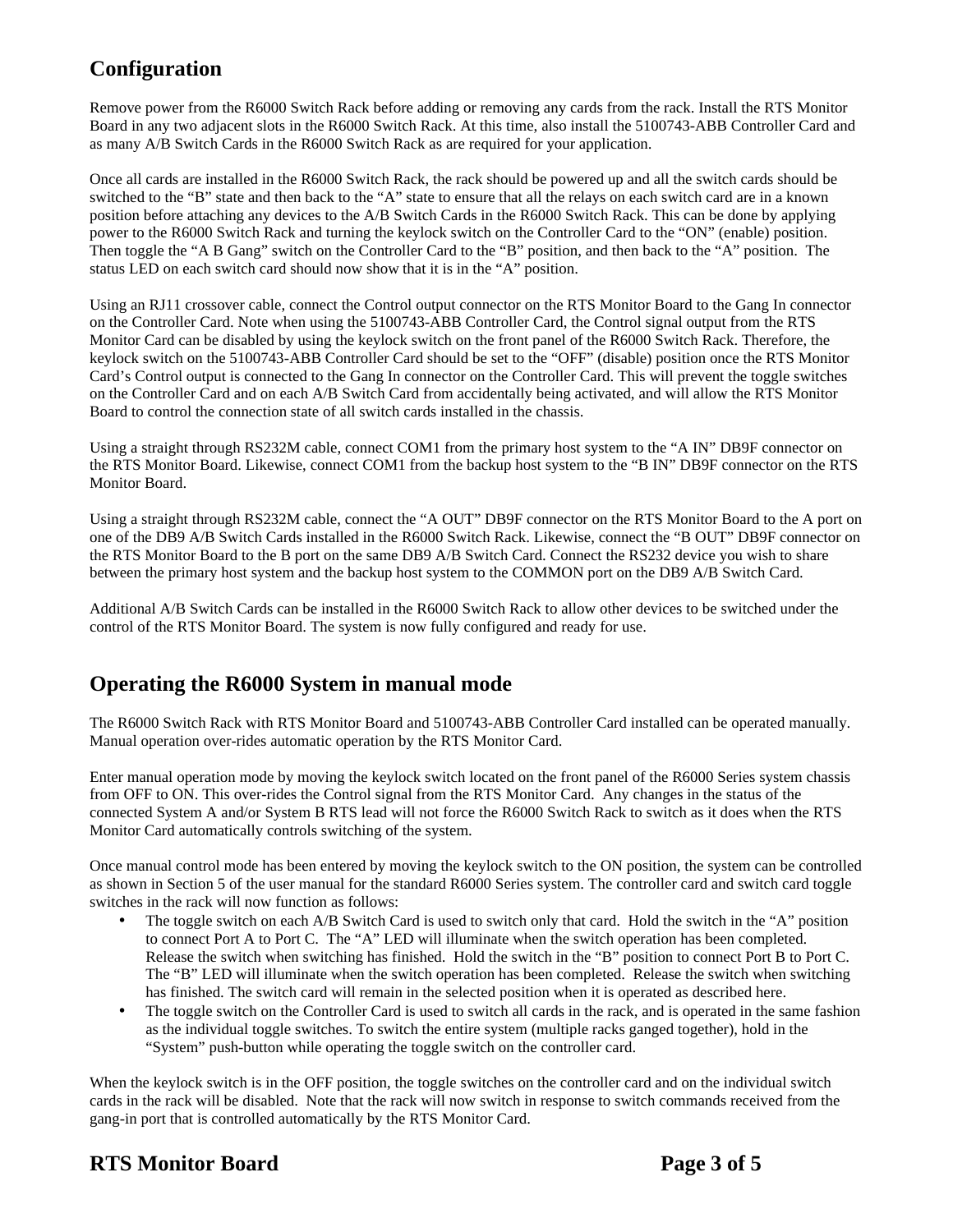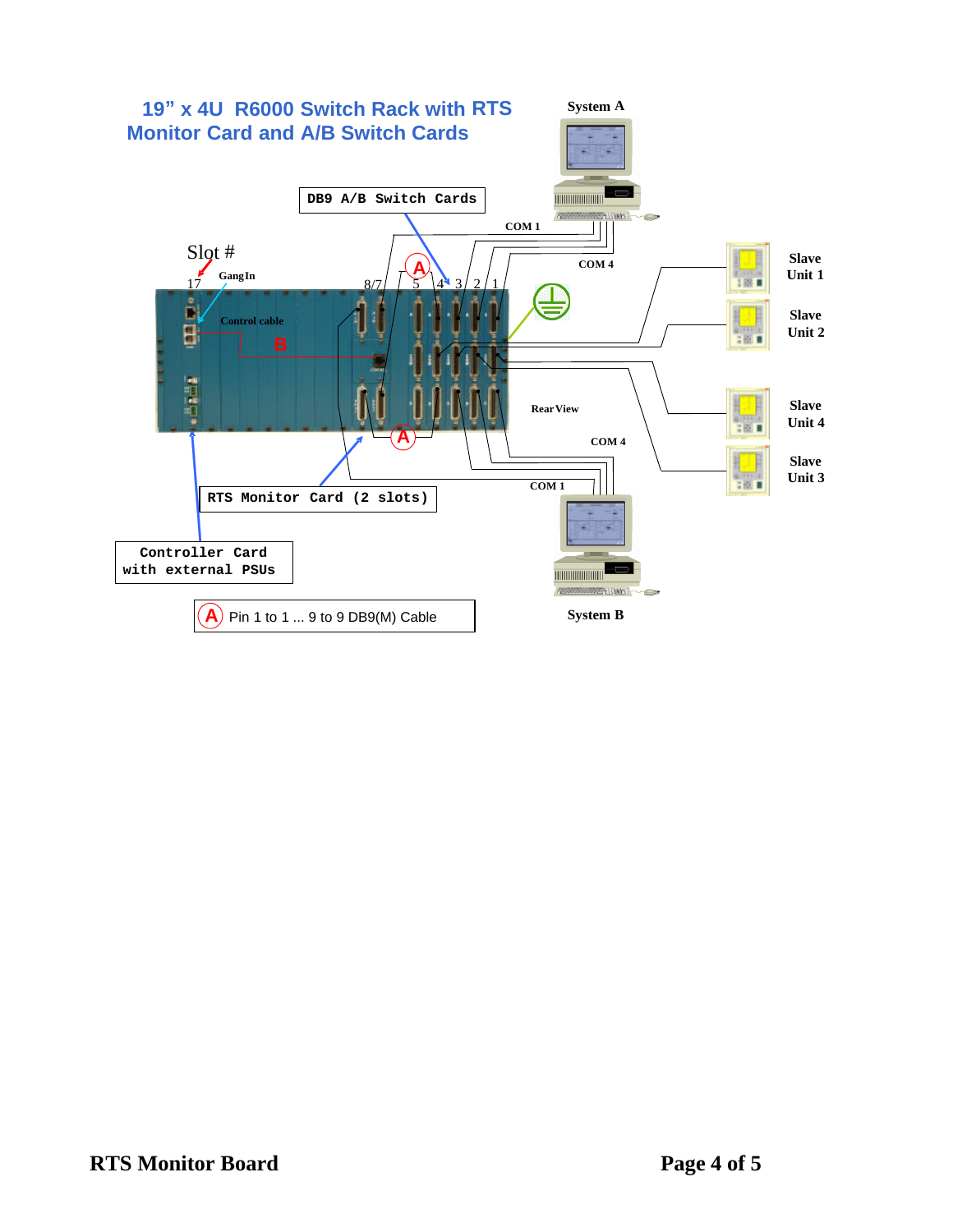#### WARRANTY/LIMITATION OF REMEDIES AND LIABILITY

 WARRANTY Market Central warrants to the original purchaser only that the products which are the subject of this Contract will be free of defects in workmanship and materials, under normal service and use, for a period of one (1) year from date of sale. Products which have been changed or altered in any manner from their original design, or which are improperly or defectively installed, tested, serviced or used, are not covered by this warranty. If any alleged failure to conform to this warranty shall arise during a period of one (1) year from date of sale, Market Central shall, upon prompt, written notice and compliance by Customer with such instructions as Market Central shall provide with respect to the return of allegedly defective products or parts, correct such nonconformity by repair or replacement, or by the refund of the purchase price or applicable portion thereof, at Market Central's sole discretion. Correction in the foregoing manner shall constitute a complete fulfillment of all obligations and liabilities of Market Central with respect to said products. THE FOREGOING WARRANTY IS EXCLUSIVE AND IN LIEU OF ANY AND ALL OTHER WARRANTIES , WHETHER WRITTEN, ORAL , IMPLIED OR STATUTORY, INCLUDING, WITHOUT LIMITATION, ANY WARRANTY OF MERCHANTABILITY OR FITNESS FOR A PARTICULAR PURPOSE; AND MARKET CENTRAL EXPRESSLY DISCLAIMS ANY SUCH WARRANTIES OF MERCHANTABILITY AND FITNESS FOR A PARTICULAR PURPOSE.

 LIMITATION OF REMEDY. If any claim shall arise with respect to any alleged non-conforming product, Market Central's sole obligation and Customer's sole and exclusive remedy shall be the repair or replacement of said allegedly defective product or component or the refund of the applicable portion of the purchase price, at Market Central's sole discretion and at no cost to Customer, in accordance with the warranty provisions of the preceding paragraph. SAID REMEDY SHALL BE CUSTOMER'S SOLE AND EXCLUSIVE REMEDY WITH RESPECT TO ANY ALLEGED NON-CONFORMING PRODUCT OR OTHER CLAIM AS TO THE CONDITION OF ANY PRODUCT OR COMPONENT, WHETHER IN THE NATURE OF A CLAIM FOR BREACH OF WARRANTY, NEGLIGENCE, TORT, STRICT LIABILITY, PRODUCT LIABILITY WITH RESPECT TO DESIGN AND/OR MANUFACTURE, OR OTHERWISE.

 LIMITATIONS OF LIABILITY. In no event will Market Central be liable for any incidental, consequential, special or indirect losses or damages arising out of or in connection with the Contract, its performance or breach thereof, including without limitation any and all losses and damages arising out of or related to costs of removal and reinstallation of any item, loss of goodwill, loss of profits, delay and loss of use. MARKET CENTRAL'S LIABILITY WITH RESPECT TO ANY CLAIM OF ANY KIND FOR ANY LOSS OR DAMAGE SHALL NOT IN ANY EVENT EXCEED THE PRICE ALLOCABLE TO THE PRODUCT OR UNIT THEREOF WHICH GIVES RISE TO THE CLAIM; AND MARKET CENTRAL SHALL NOT BE LIABLE FOR ANY PENALTIES, PUNITIVE DAMAGES OR EXEMPLARY DAMAGES OF ANY KIND OR DESCRIPTION.